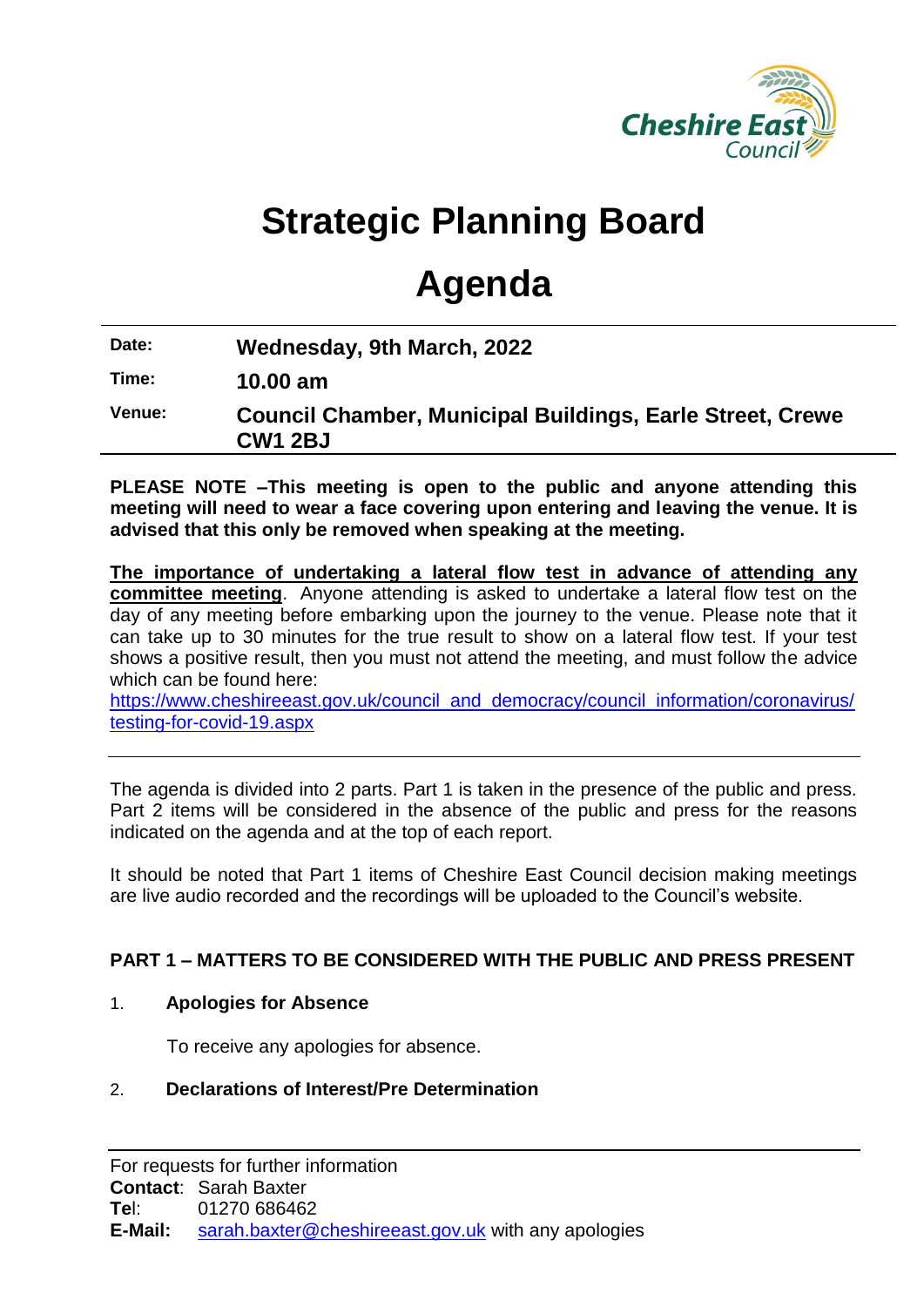To provide an opportunity for Members and Officers to declare any disclosable pecuniary and non-pecuniary interests and for Members to declare if they have a predetermination in respect of any item on the agenda.

#### 3. **Minutes of the Previous Meeting** (Pages 5 - 16)

To approve the minutes of the previous meeting held on 2 February 2022 as a correct record.

#### 4. **Public Speaking**

A total period of 5 minutes is allocated for each of the planning applications for the following:

- Ward Councillors who are not members of the Strategic Planning Board
- The relevant Town/Parish Council

A period of 3 minutes is allocated for each of the planning applications for the following individuals/groups:

- Members who are not members of the Strategic Planning Board and are not the Ward Member
- Objectors
- Supporters
- Applicants
- 5. **20/5700C-Reserved Matters application for appearance, landscaping, layout & scale following outline approval 13/3449C for 404 dwellings, retail unit, public open space, and associated works, Glebe Farm, Booth Lane, Moston, Middlewich for Mr G Bancroft, Taylor Wimpey UK Ltd** (Pages 17 - 40)

To consider the above application.

6. **21/4434N-Reserved matters application proposing details of layout, appearance, scale and landscaping for the residential element (C3 use) of the outline development 15/1537N - Outline planning application (with all matters reserved) for a mixed-use development comprising residential use (Use Class C3) (up to 325 residential dwellings); employment use (Use Class B1), local centre comprising health centre and community facility (Use Class D1), food/non food retail (Use Class A1), public house/restaurant (Use Class A4/A3) and associated works including construction of a new access road with access from the Crewe Green Link Road South, creation of footpaths and provision of public open space and landscaping, Land to the West Of, David Whitby Bay, Weston for Adam Dohren, Taylor Wimpey UK Limited** (Pages 41 - 72)

To consider the above application.